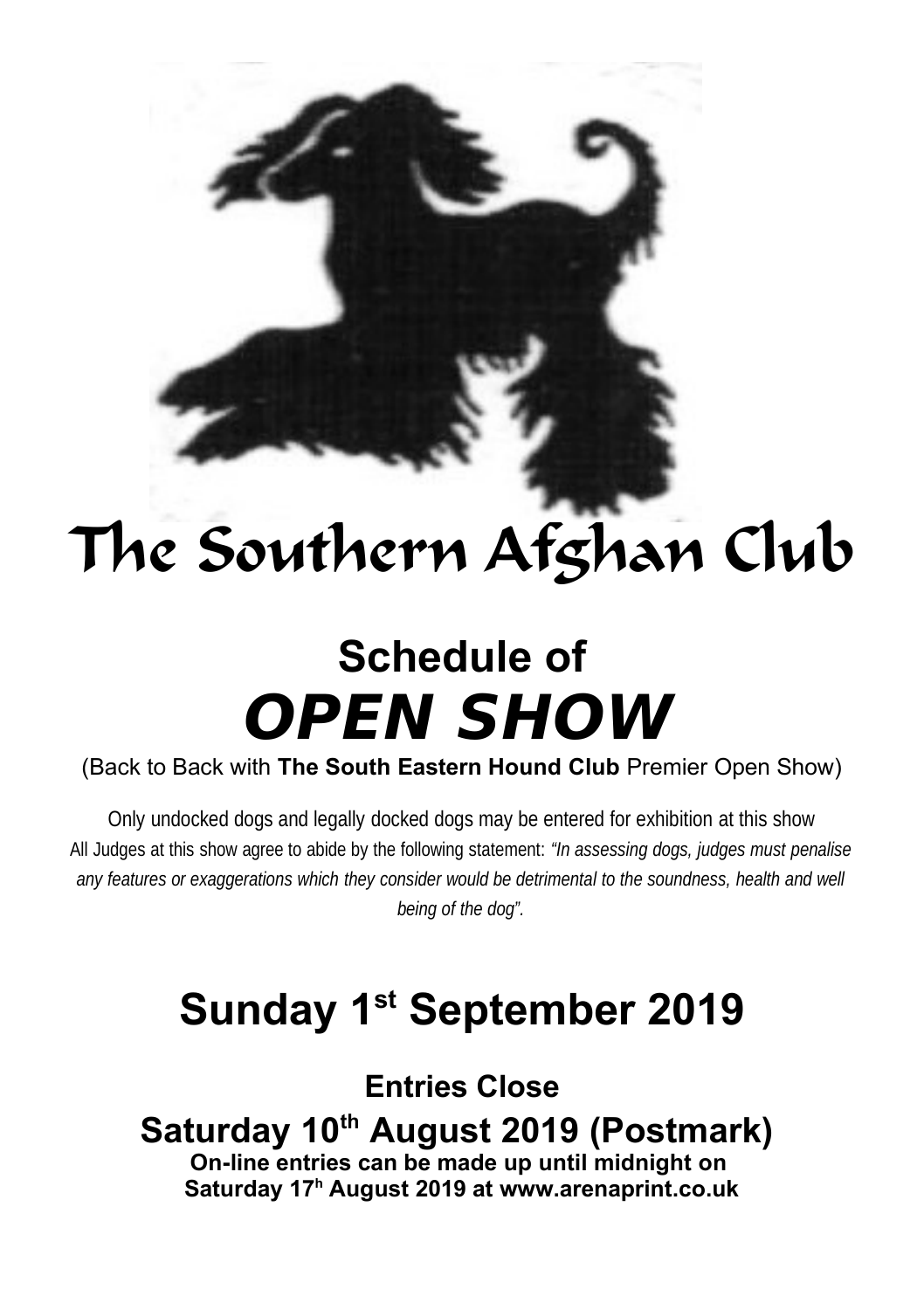# **OFFICERS**

President: Mr. John Cox Vice Presidents: Mrs. V. Cook, Mrs. A. Paton

Chair: Mr. A. Ledger **Vice Chair: Ms. Pauline Mullins**<br> **Hon. Secretary: Mrs. L. Busby Vice Chair: Mr. Charles Teggart** Hon. Treasurer: Mr. Charles Teggart

Rescue Officers: Connie De Souza & Heidi Woodgate

#### **COMMITTEE**

Mesdames A. Ledger, H. Woodgate, A. Collier,

V. Cook, Y. Odell, A. Thomas, J. Beanland

Messrs. R. Wignall & K. Wright

Vet On Call: New Priory Veterinary Practice, The Denway, London Road (A23), Brighton, Sussex BN1 8QR Tel: 01273 540430

#### SPECIALS

Rosettes for Best in Show, Reserve Best in Show, Best Puppy in Show, Best Opposite Sex in Show, Best Opposite Sex Puppy in Show, Best Dog, Reserve Best Dog, Best Bitch, Reserve Best Bitch, Best Veteran in Show, and  $1^{st}$  to  $5^{th}$  Place in all classes Please return all Trophies to the Secretary before the show or inform her if you intend to return them to the show. Please do not disappoint the next winners by not returning Trophies.

#### ADVERTISEMENTS IN THE CATALOGUE £10 per Page £5.00 per half page

### ATTENTION ALL JUNIOR HANDLERS

#### SOUTHERN AFGHAN HOUND CLUB JUNIOR HANDLING LEAGUE 2019

To keep in touch with the early leaders your entry at every Sponsored show is vital. Places mean Points and Points wins the Titles and Trophies.

ENTRIES WILL BE TAKEN ON THE DAY OF THE SHOW

#### REMINDER TO ALL MEMBERS – YOUR SUBSCRIPTIONS FOR 2019

WERE DUE ON 1<sup>st</sup> JANUARY 2019

#### COMMITTEE MEMBERS WILL NOT EXHIBIT OR HANDLE AT THIS SHOW

PLEASE NOTE: CLUB BADGES and CAR STICKERS are available from the Club Secretary THE SOUTHERN AFGHAN CLUB SHOP will be open throughout the day.

IMPORTANT NOTICE when entering the show you are consenting your dog(s) being videoed and/or photographed by the show photographers and any images taken may be used to publicise the show and the Club. This also applies to children taking part in the show as Junior Handlers! IF YOU DO NOT GIVE PERMISSION. YOU MUST INFORM THE SHOW SECRETARY WITH YOUR ENTRY.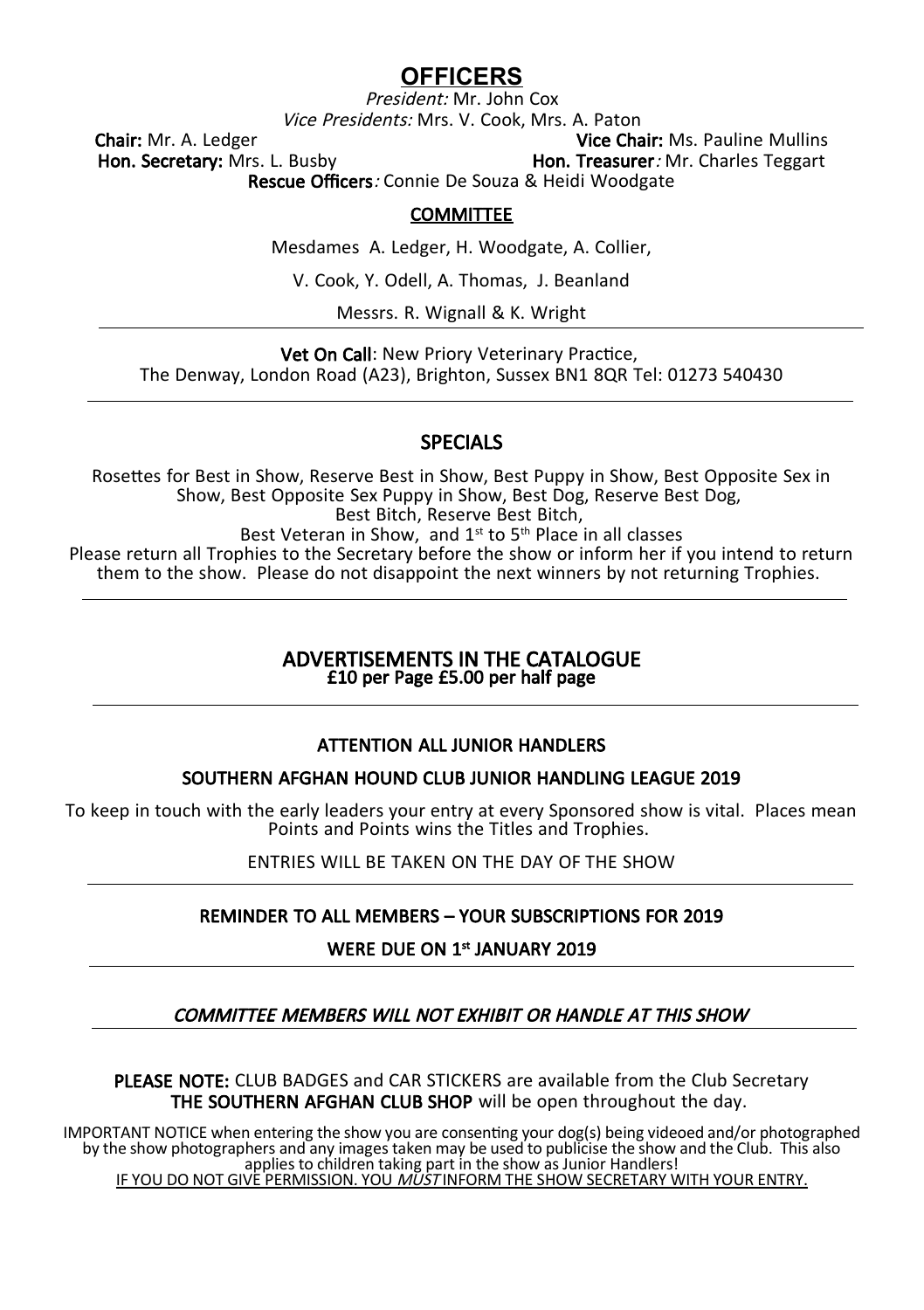# The Southern Afghan Club



SCHEDULE OF 24 CLASS UNBENCHED

# OPEN SHOW

(Held under Kennel Club Limited Rules and Regulations)

at

# HICKSTEAD, ALL ENGLAND JUMPING COURSE WEST SUSSEX BN6 9HS

on

# SUNDAY 1st SEPTEMBER 2019

Show Opens 11.00 a.m. Judging: Not before 11.30 a.m.

# *Judge: TRACEY GOSLING*

The Judge at this show agrees to abide by the following statement: *"In assessing dogs, judges must penalise* any features or exaggerations which they consider would be detrimental to the soundness, health and well *being of the dog".*

Guarantors to the Kennel Club Chair: Mr. A. Ledger, 6 Lampits Hill Avenue, Corringham, Essex Secretary: Mrs. L. Busby, Uplands, Alkham Road, Temple Ewell, Nr. Dover CT16 3EE Tel: 01304 827765 Treasurer: Mr. C. Teggart, 2 Ireland Road, Ipswich, Suffolk IP3 0EJ

**Entries Close: Saturday 10th August 2019 (Postmark) On-line entries can be made up until midnight on 17th August 2019 at www.arenaprint.co.uk**

> ENTRIES AND FEES to the Secretary: Mrs. Lesley Busby Uplands, Alkham Road, Temple Ewell, Nr. Dover CT16 3EE Tel: 01304 827765 Mobile: 07818 015910 Email: secretary@southernafghanclub.org.uk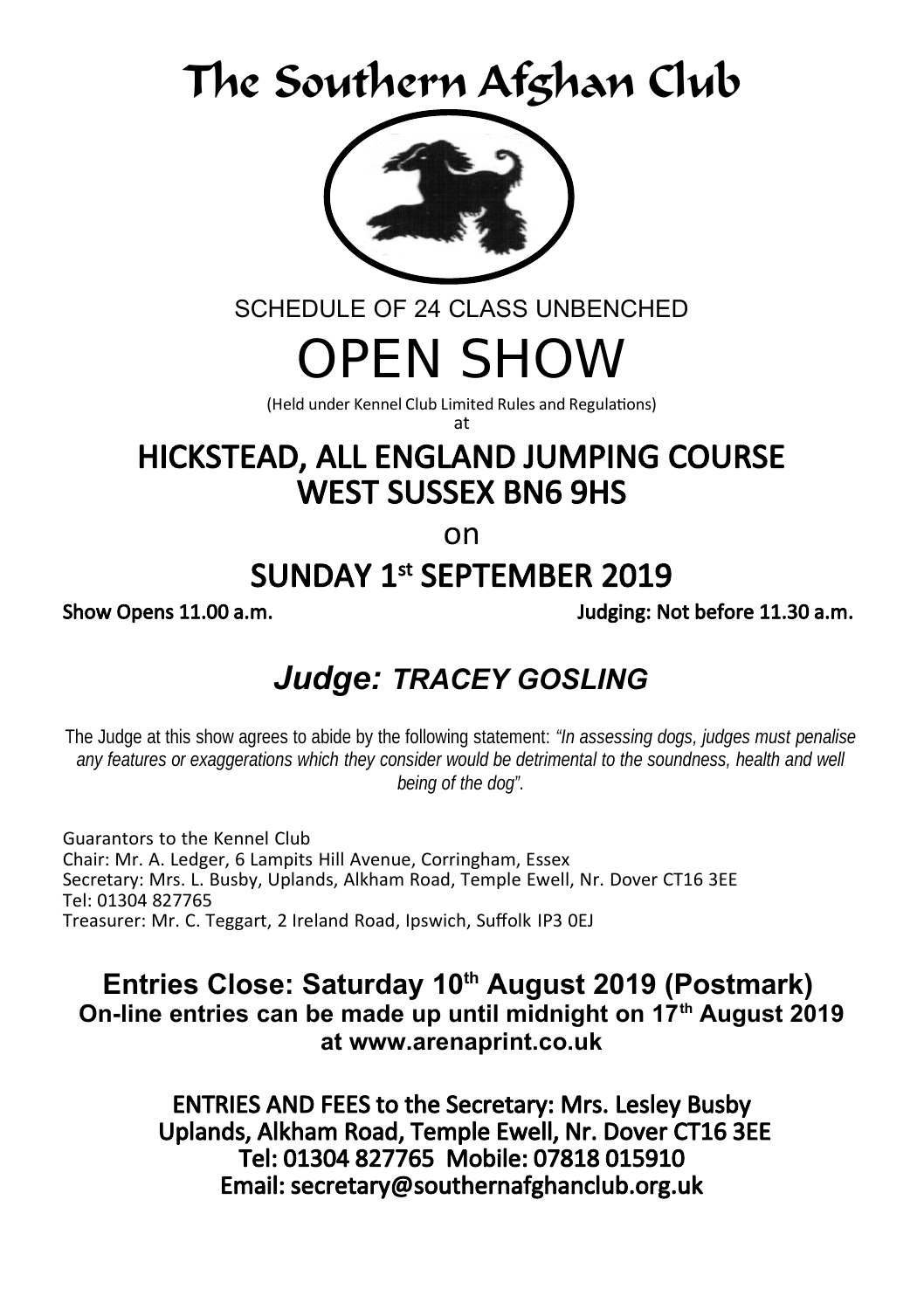# **CLASSIFICATION** *Judge***:** *Tracey Gosling*

- 
- 
- 3. Special Veteran Dog 15. Special Veteran Bitch<br>(7 years & under 10 years) (7 years & under 10 years) (7 years  $&$  under 10 years)
- 
- 
- 
- 
- 
- 9. Graduate Dog 21. Graduate Bitch
- 
- 
- 12. Open Dog 24. Open Bitch
- 1. Minor Puppy Dog 13. Minor Puppy Bitch
- 2. Puppy Dog 14. Puppy Bitch
	-
- 4. Special Veteran Dog 16. Special Veteran Bitch (10 years & over) (10 years & over)
- 5. Junior Dog 17. Junior Bitch
- 6. Yearling Dog 18. Yearling Bitch
- 7. Maiden Dog 19. Maiden Bitch
- 8. Novice Dog 20. Novice Bitch
	-
- 10. Post Graduate Dog 22. Post Graduate Bitch
- 11. Limit Dog 23. Limit Bitch
	-

### BEST IN SHOW followed by BEST PUPPY IN SHOW will be judged after Class 24

Junior Handling classes will be judged during the lunch break

# REGULATIONS FOR THE PREPARATION OF DOGS FOR EXHIBITION F (B)

1. These regulations must be observed when a dog is prepared for exhibition and/or exhibited at any Kennel Club licensed event. Objections may be referred to the Board for disciplinary action under these show regulations and/or for disciplinary action under Kennel Club Rule A42.

a) a dog found to have been exhibited in breach of these regulations will automatically be disqualified from exhibition at the show and from any award gained there at.

b) Unless the exhibitor provides a satisfactory explanation for the dog being exhibited in breach of these regulations then he/she may be subject to further penalties of either a fine or as listed under Rule A42

2. (a) No substance which alters the natural colour, texture or body of the coat may be present in the dog's coat for any purpose at any time during the show. No substance which alters the natural colour of any external part of the dog may be present on the dog for any purpose at any time during the show.

(b) Any other substance (other than water) which may be used in the preparation of a dog for exhibition must not be allowed to remain in the coat or on any other part of the dog at the time of exhibition.

3. No act or operation which alters the natural conformation of a dog or any part thereof may be performed except

(a) Operations certified to the satisfaction of the Board.

(b) the removal of dew claws of any breed

(c) Operations to prevent breeding provided that such operations are notified to the Kennel Club before neutered dogs are show

Nor must anything be done calculated to in the opinion of the Board to deceive

- 4. The Board without previous notice may order an examination of any dog or dogs at any show. Any examination thus ordered will be made by a person having executive authority who shall have a written directive from the Kennel Club in their possession. Samples may be taken for further examination and analysis.
- 5. An individual has the right to lodge an objection to a dog only if he/she is the owner or handler of a dog competing in the same breed or class. An objection may however, be lodged by an official of the show or by anyone so deputed by the Kennel Club. It will be the responsibility of the individual who lodges the objection or the official (as appropriate), to substantiate the grounds for the objection. The Kennel Club will substantiate the grounds for an objection made on its behalf.
- 6. Any objection by an individual related to an infringement of these Regulations must be made in writing to the Show Secretary at his/her office before the close of the show and the individual must produce evidence of identity at the time of lodging the complaint.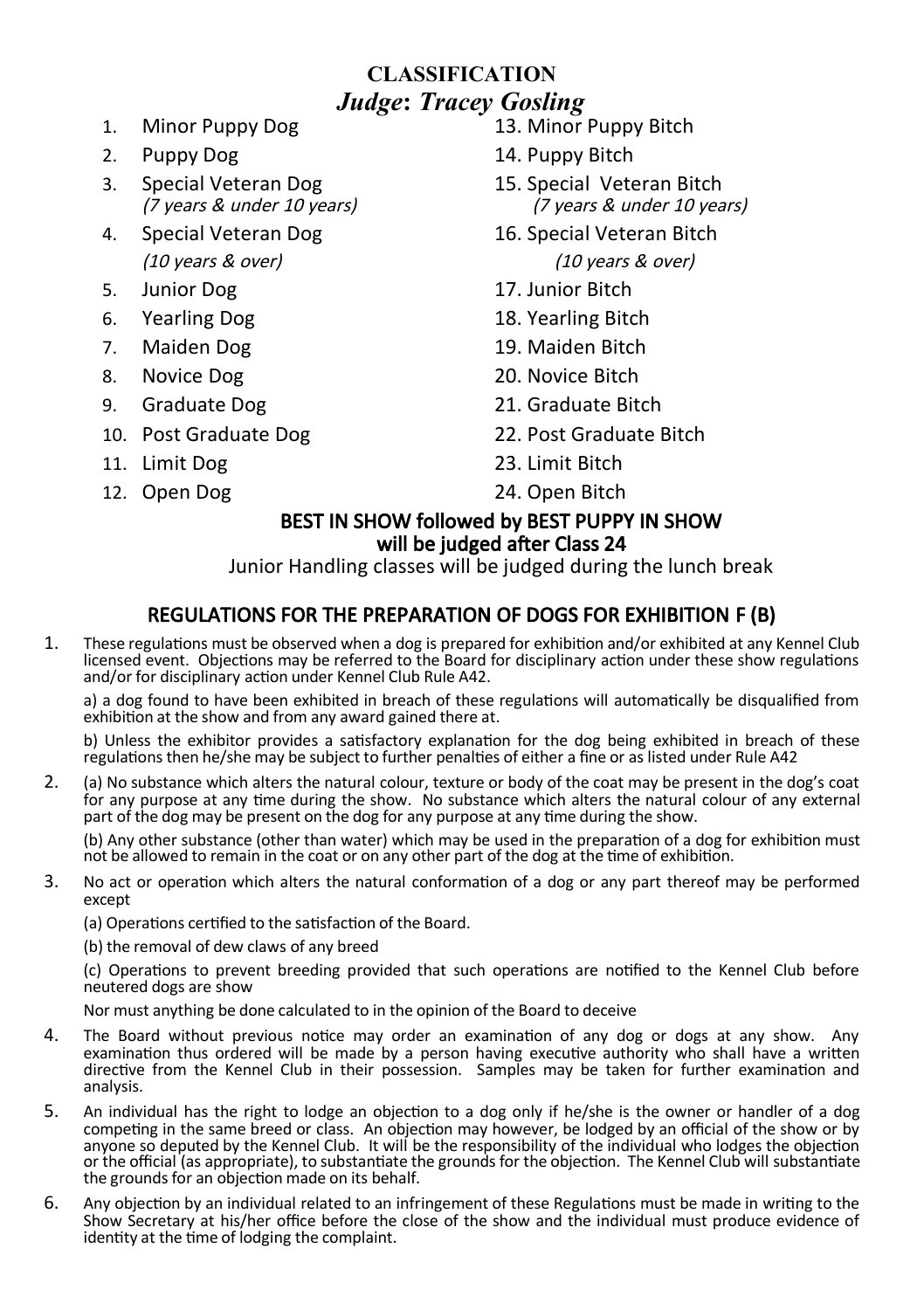# DEFINITIONS OF CLASSES

In the following definitions, a Challenge Certificate includes any Show award that counts towards the title of Champion under the Rules of any governing body recognised by The Kennel Club. Wins at Championship Shows in breed classes where Challenge Certificates are not on offer shall be counted as wins at Open Shows. In the case of a dog owned in partnership and entered in Members' classes or competing for Members' Specials each partner must at the time of entry be a member of the Society. In estimating the number of awards won, all wins up to and including the seventh day before the date of closing of postal entries shall be counted when entering for any class i.e. 3<sup>rd</sup> August 2019. Wins in Variety classes do not count for entry in Breed classes but when entering in Variety classes, wins in both Breed and Variety classes must be counted. A first prize does not include a Special Prize of whatever value. If an exhibitor reports before the judging of a class or classes that a dog has been entered which is ineligible, the exhibitor may choose one of the following options:- (1) Withdrawal The dog may be withdrawn from competition subject to the conditions of Regulations 9(j) and 20. (2) Transfer a) If a dog is ineligible for a class or classes as regards its colour, sex, weight or height the Show Secretary shall transfer it to the equivalent class or classes for the correct colour, sex, weight or height and, in the event of there being no equivalent class, Minor Puppy and Puppy excepted to the Open class for the correct colour, sex, weight or height. b) For an exhibit entered incorrectly in a Minor Puppy Class, Puppy Class or Junior Class, which is over age but under twelve calendar months of age, eighteen calendar months of age or twenty-four calendar months of age respectively, the Show Secretary shall transfer the exhibit to the Puppy Class, Junior Class or Yearling Class respectively for the correct colour, sex, weight or height and in the event of there being no Puppy, Junior or Yearling Class to the Open class for the correct colour, sex, weight or height. c) For any reason other than the above, the Show Secretary shall transfer It to the Open class for the correct colour, sex, weight or height. d) If an exhibit arrives late and misses a class, even if it is the only class in which the dog is entered, the dog may not be transferred to any other class.

MINOR PUPPY For dogs of six and not exceeding nine calendar months of age on the first day of the Show.

PUPPY For dogs of six and not exceeding twelve calendar months of age on the first day of the Show.

JUNIOR For dogs of six and not exceeding eighteen calendar months of age on the first day of the Show.

YEARLING for dogs of twelve and not exceeding twenty four calendar months of age on the first day of the show.

MAIDEN For dogs which have not won a Challenge Certificate/CACIB/CAC/Green Stars or a first prize at an Open or Championship Show (Minor Puppy, Special Minor Puppy, Puppy and Special Puppy classes excepted, whether restricted or not).

NOVICE For dogs which have not won a Challenge Certificate/CACIB/CAC/Green Stars or three or more First Prizes at Open and Championship Shows (Minor Puppy, Special Minor Puppy, Puppy and Special Puppy classes excepted, whether restricted or not).

GRADUATE For dogs which have not won a Challenge Certificate/CACIB/CAC/Green Stars or four or more First Prizes at Championship Shows in Graduate, Post Graduate, Minor Limit, Mid Limit, Limit or Open classes, whether restricted or not where Challenge Certificates were offered for the breed.

POST GRADUATE For dogs which have not won a Challenge Certificate/CACIB/CAC/Green Stars or five or more First Prizes at Championship Shows in Post Graduate, Minor Limit, Mid Limit, Limit and Open classes, whether restricted or not where Challenge Certificates were offered for the breed.

LIMIT For dogs which have not become show Champions under the Kennel Club Regulations or under the rules of any governing body recognised by the Kennel Club, or won 3 or more CC/CACIB/CAC/Green Stars or won 7 or more First Prizes in all at Championship Shows in Limit or Open Classes confined to the Breed, whether restricted or not at Shows where Challenge Certificates were offered for the breed.

OPEN For all dogs of the breed for which the class is provided and eligible for entry at the Show.

SPECIAL VETERAN (Classes 3 & 15) For dogs of not less than seven years of age and under ten years of age on the first day of the Show.

**SPECIAL VETERAN (Classes 4 & 16)** For dogs of not less ten years of age on the first day of the Show.

NOT FOR COMPETITION Societies may at their discretion, accept Not for Competition entries. Societies may accept such entries from breeds of dog not included within the title of the Society and at Shows held over more than one day, such entries may be accepted on any day from any breed. DOGS MUST BE REGISTERED WITH THEIR FULL DETAILS RECORDED ON THE ENTRY FORM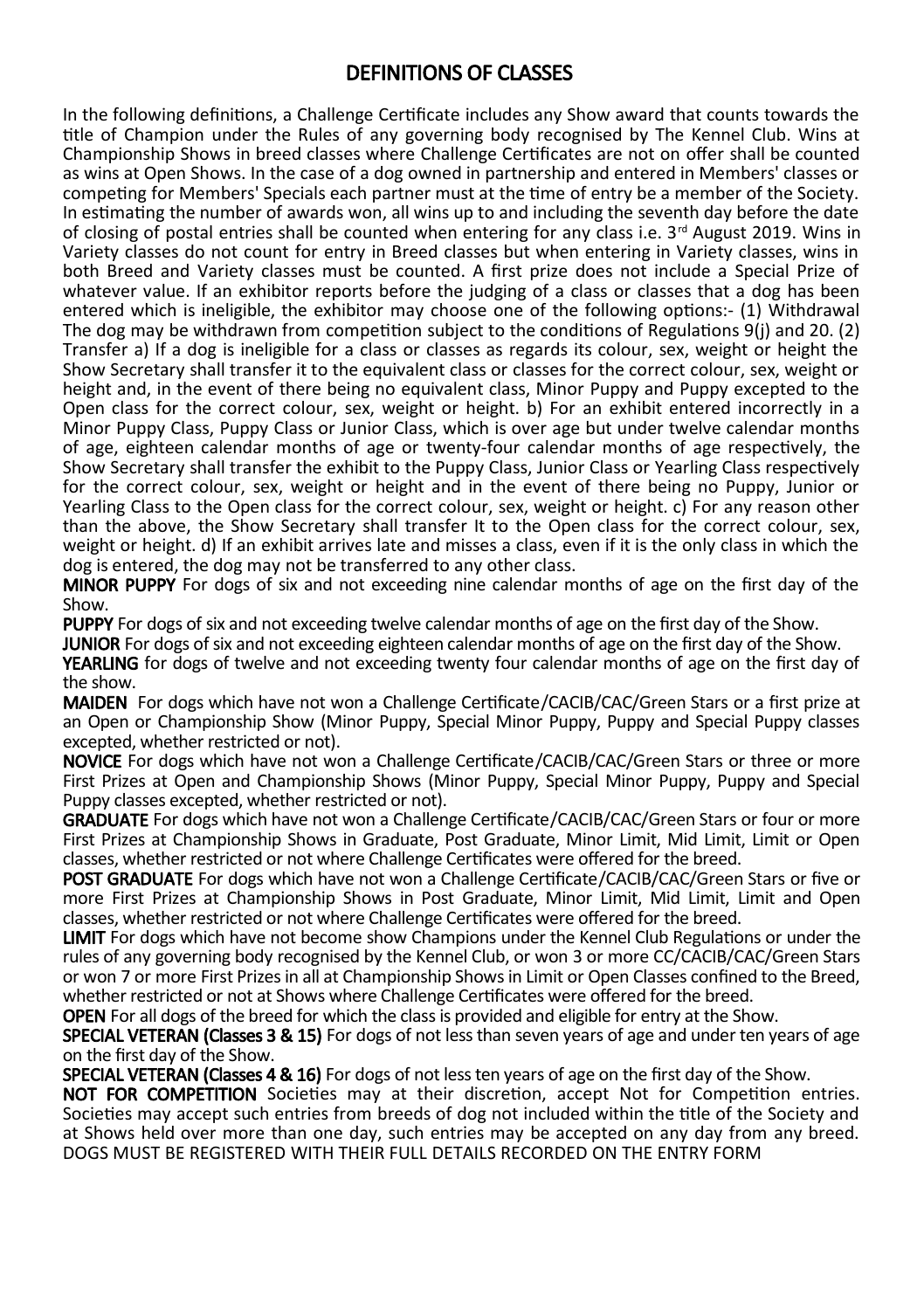# RULES & REGULATIONS

- 1. The Show will open at 11.00 a.m.
- 2. Dogs will be received at any time but it is the exhibitors responsibility to ensure that exhibits are available for judging when required.
- 3. Judging will not commence before 11.30 a.m. (after SEHC classes)
- 4. Exhibits may be removed from the show after their judging has been completed The Show will close half an hour after all judging has been completed.
- 5. Entry Fees: Members First Entry £5.50 per dog, subsequent entries £1.50 with the same dog. Non-Members First Entry £6.50 per dog, subsequent entries £2.00 with the same dog. Not for Competition £2.00 per dog. Catalogues £2.00 prepaid (£2.50 on the day) Membership Fees £7 Single £7.50 Joint
- 6. There will be no prize money on offer at this show.
- 7. The Committee reserves to itself the right to refuse entries.
- 8. Puppies under six calendar months of age on the first day of the show are not eligible for exhibition.
- 9. The mating of bitches within the precincts of the show is forbidden.
- 10. Best Puppy in Show Where a Best Puppy in Show competition is scheduled the Best Puppy in Show is a puppy which has competed and is unbeaten by any other puppy exhibited at the same show. A puppy is a dog of six and not exceeding twelve calendar months of age on the first day of the Show. Where the Best in Show is a puppy it should automatically be awarded Best Puppy in Show respectively. Where the Reserve Best in Show is a puppy which has only been beaten by an adult dog it should also automatically be Best Puppy in Show respectively. Consequently, selection of Best Puppy in Show must follow the selection of Best in Show respectively.
- 11. Best in Show Best in Show must be selected from the exhibits declared Best of Sex. If a Reserve Best in Show is to be selected, the eligible dogs are those declared Best Opposite Sex and the Reserve Best of Sex to the exhibit declared Best in Show.
- 12. Exhibits will not be admitted to Best in Show competition after a period of ten minutes has elapsed since the announcement that exhibits are required for judging, unless they have been unavoidably delayed by previous judging not being completed on time, and then only with the special permission of the Show Management.
- 13. Exhibitors must not pick up dogs by their tails and leads when lifting them nor handle a dog in a manner which causes its feet not touch the ground when on the move. This is not acceptable. Exhibitors should note<br>that such practice would constitute harsh handling and reports of such practice will be referred to the Committee under Kennel Club Show Regulation F11.
- 14. All exhibitors must be familiar with Kennel Club Regulation F (Annex B) Regulations for the Preparation of Dogs for Exhibition.
- 15. All dogs resident outside the UK must be issued with a Kennel Club Authority to Compete number before entry to the show/event can be made. All overseas entries without an Authority to Compete number will be returned to the exhibitor/competitor.
- 16. Dogs in Vehicles on Hot Days Your dog is vulnerable and at risk during hot weather and the Kennel Club offers the following guidance to help guide you through the do's and don'ts travelling to and whilst at KC licensed events.

• When travelling to a show please take a moment to consider whether the route to the show is on a busy holiday route, and leave earlier to avoid increased time in traffic jams.

- If your vehicle is not air-conditioned seriously consider whether travelling to the show is a good idea at all.
- The vehicle should be as fully ventilated as possible, and plenty of stops should be taken, with lots of water available to drink.
- Ensure your dog is not sitting in full sunlight. There should be plenty of free flowing air around the dog.
- When at the show, never leave your dog in the vehicle.
- Keep the dog in the shade take your own shade for example a large umbrella and always have plenty of water available to drink so your dog stays well hydrated.

• Avoid your dog taking part in unnecessary exertion, or from standing in exposed sunlight for extended lengths of time.

Remember, if you feel hot your dog is very likely to feel much hotter and dehydrated, and this could lead to<br>dire results. Please look after your dog's welfare. WARNING: IF YOUR DOG IS FOUND TO BE AT RISK FORCIBLE<br>ENTRY TO their dog(s) are met, and should not put a dog's health and welfare at risk by any action, default, omission or otherwise. Breach of Kennel Club Regulations in this respect may be referred to the Board for disciplinary action under Kennel Club Rules and Regulations. The use of pinch collars, electronic shock collars, or prong collars, is not permitted at any show licensed by the Kennel Club. This shall apply at the venue or within the precincts of the show.

Right to Refuse Entries. Exhibitors/Competitors are reminded that show societies have the right under Kennel Club Regulation to refuse any entry.

- 17. Anyone whose dog is entered at a Kennel Club licensed event should take all reasonable steps to ensure the needs of their dog(s) are met, and should not put a dog's health and welfare at risk by any action, default, omission or<br>otherwise. Breach of Kennel Club Regulations in this respect may be referred to the Board for disciplinary under the Kennel Club Rules and Regulations. The use of pinch collars, electronic shock collars, or prong´collars,<br>is not permitted at any show licensed by the Kennel Club. This shall apply at the venue or within the preci of the show.
- 18. Not for Competition entries will be accepted. Details of each dog so entered must be recorded on the entry form and must be Kennel Club registered.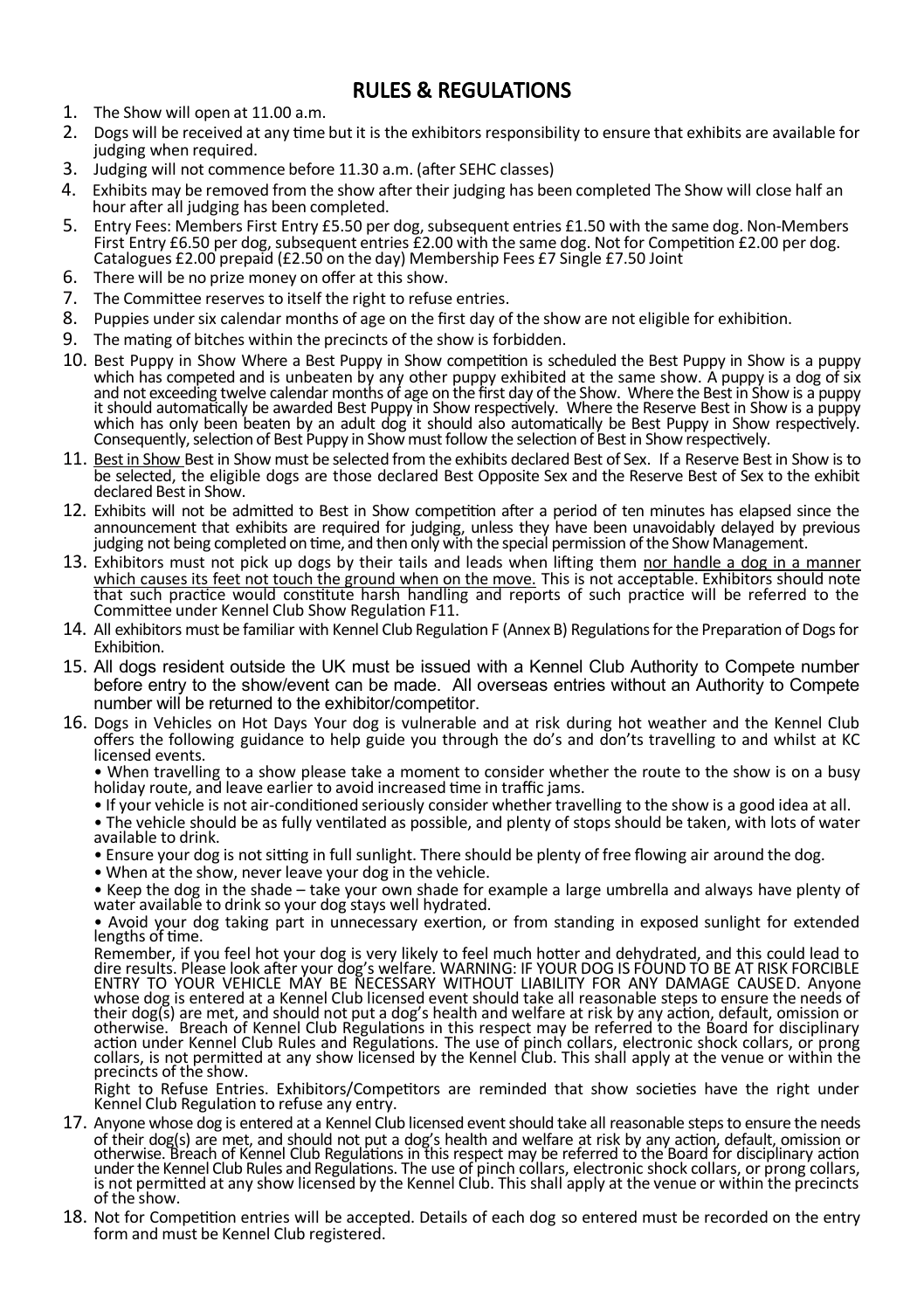- 19. No modifications will be made to this schedule except by permission of the Board of The Kennel Club, which will be followed by advertisement in the Canine Press wherever possible.
- 20. Should any judge be prevented from fulfilling their engagement, the Committee reserves to themselves the right of appointing other judges to fulfil their duties. Exhibitors are at liberty to withdraw from competition but no entry fees can be refunded.
- 21. Any owner, competitor or other person in charge of a dog is required to remove as soon as possible any fouling caused by their dog(s) at any Kennel Club licensed venue and within the environs of that event including car and caravan parks and approaches. Adequate receptacles for the disposal of such fouling will be provided.
- 22. The Committee will do its utmost to ensure the safety of the dogs brought for exhibition but it must be clearly understood by exhibitors and all other persons at the Show that the Committee will not be responsible for the loss or damage to any dogs or property, or personal injury whether arising from accident or any other cause whatsoever.
- 23. An announcement prior to the date of closing of entries in Our Dogs of any alteration or addition made by the Committee to the schedule or in these Rules shall be sufficient notice thereof.
- 24. All children must be kept under control and parents will be held responsible for any damage caused and charges incurred.
- 25. Please do not obstruct gangways with trolleys. Storage space will be made available for trolleys/ cages.
- 26. If in the opinion of the Show Secretary, Show Manager or Judge any dog is considered not in a fit state for exhibition owing to a disease, savage disposition, or any other cause, the dog may be excluded or removed from the show the dog must not be brought into the Show at any time under any circumstances. No animal other than an exhibit duly entered at the show will be allowed within the precincts of the show during its continuance.
- 27. The owner, exhibitor, handler or other person in charge of a dog at a Kennel Club licensed event must at all times ensure that the dog is kept under proper control whilst at the licensed venue, including its environs, car and caravan parks and approaches. This regulation applies before (at any time during the set up period at the venue), during the event and afterwards (at any time during the breakdown of the event)
- 28. A dog may be disqualified by the Board from any award, whether an objection has been lodged or not, if proved amongst other things to have been a) registered or recorded as having been bred by the scheduled judge, this shall not apply to a judge appointed in an emergency; b) exhibited without payment of the appropriate entry fees.
- 29. Every exhibitor shall ensure that whilst the dog is being exhibited, its handler shall display the correct ring number.

#### Use of Electrical Equipment at Shows

The Kennel Club is becoming increasingly concerned at the amount of electrical equipment being used by exhibitors at shows, including hair dryers and hair straighteners and other grooming devices.

Electrical equipment should not be brought to shows unless absolutely necessary. In rare instances where it might be required, it should be PAT tested and permission sought from the secretary of the show before it is used.

The Kennel Club has also been informed of recent instances of exhibitors commandeering certain areas of a venue in order to have access to power points so as to use electrical grooming equipment. This is totally unacceptable and particularly unfair on the breeds whose allocated areas have been cramped because of this selfish behaviour.

#### Security at shows

In light of recent events the Kennel Club would like to issue a reminder to all Societies of the importance of security at dog shows.

The Kennel Club understands that due to the nature of dog shows and the quantity of paraphernalia exhibitors bring it would be extremely difficult for show organisers to take on the issue of security alone, therefore we would reiterate the advice being given by the Police and security services, that everyone in the UK should remain vigilant and this applies to those organising and taking part in dog shows.

The importance of exhibitors feeling that they and their dogs are safe when attending a show cannot be underestimated. We would therefore remind you of the importance of the need for show organisers and exhibitors to remain mindful of potential dangers and that all visitors generally need to be vigilant and alert.

Furthermore the society should provide robust notification informing exhibitors of where to report to should they see anything suspicious or of concern, and of the evacuation procedures in place.

#### MOST IMPORTANT: USE THE EXERCISE AREA PROVIDED AND CLEAN UP AFTER YOUR DOG – PLEASE HELP US TO KEEP THIS VENUE CLEAN. Please do NOT exercise your hounds OFF THE LEAD around the precincts of the show.